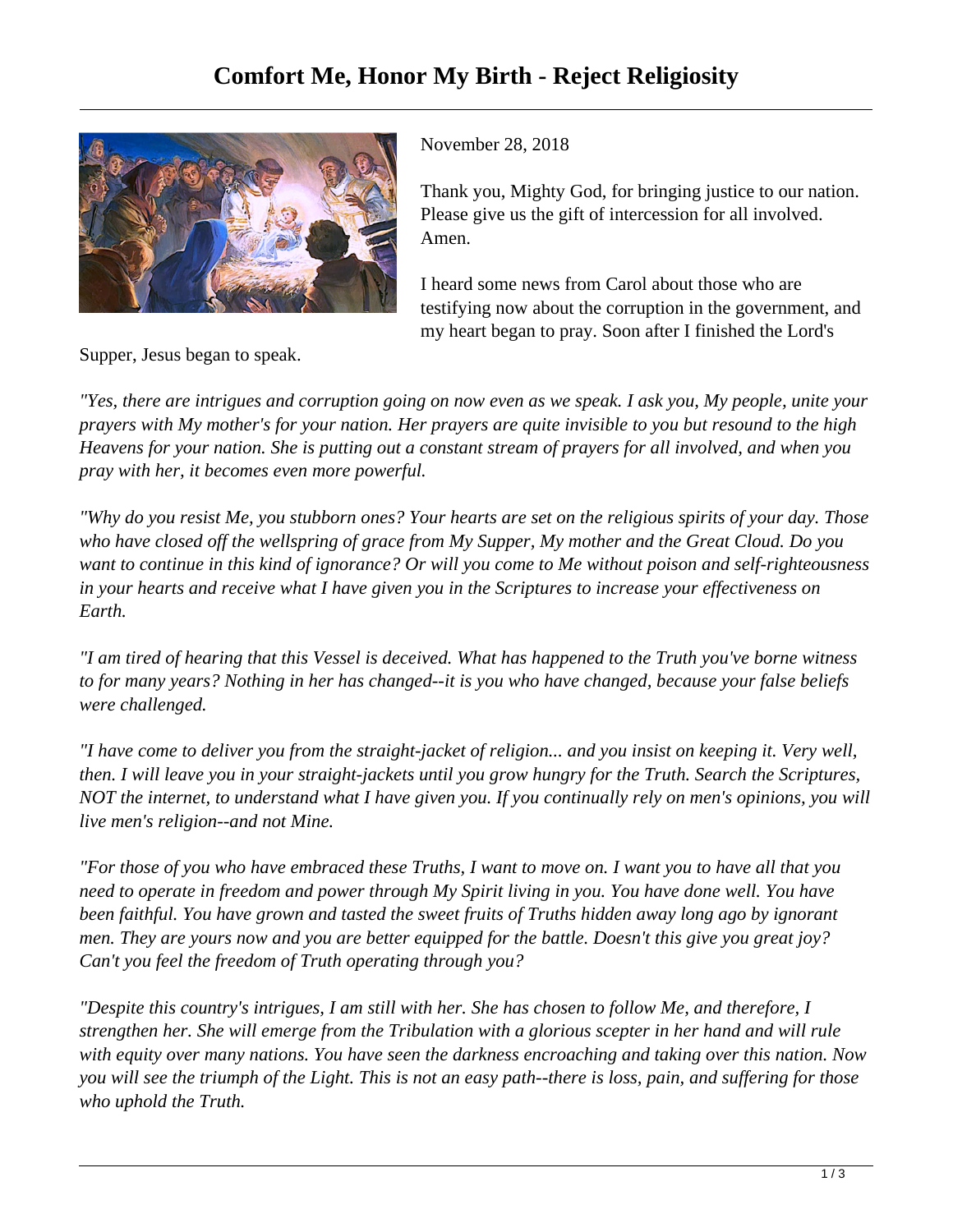*"But even as I suffered, in the end, the glory of My Father has shone upon you. The whole world is watching you, America. The whole world has seen the slain innocents as well as the punishment that was due those betrayers. This could not happen if you were under the previous administration. In that one, misdeeds passed by unnoticed, unpunished, and unspoken--even as though they didn't exist.*

*"And isn't that the way to silence the voices of Truth? Silence them and promote the evil-doers. Yet this life is very short, and for a pittance a man sells his soul to Satan, not recognizing his eternal consequences. You who have been party to this degradation, it is not too late. You may return to Me and testify of these misdeeds and you will save your soul. Or, you may continue to cover the misdeeds and blame them on the innocent. Your eternity is standing before you.* 

*"What will you choose? Do you think Satan has glory stored up for you? How can you put your trust in one whose operations among mankind are based on lies? Can any truth come forth from this sewer? Indeed, this will be your portion unless you repent.*

*"But for those who have responded in prayer and fasting according to their ability, I say to you, 'Bravo! You have done well.' Continue now in this posture. Keep your heart free from the cares of this world during this season that has long brought shame upon My Birth. Celebrate with moderation, integrity, and extreme devotion to Me and what My Incarnation brought forth to free you from your sins.*

*"Be tender with Me, My people. My Father and I suffer terribly during this time. Not only from the indifference to the true meaning of Christmas, but also to the atrocities committed during a season committed to lust and violence to the trafficked children of this world. Pray for them!! Oh, do pray for them!! How they suffer. Adopt them spiritually into your hearts and comfort them. This is the greatest gift you could present to Me at My birth: the lives of innocent children, comforted and consoled.* 

*"You ask, 'And how do I go about that?' Ask My mother to present them to you in the Spirit and then take them into your embrace. As you live day to day, offer your inconveniences, sicknesses, and disappointments for them. When you are permitted to see them, comfort them on your heart and speak words of eternal hope to them. This will please Me endlessly. And see if I do not make this the best Christmas yet, of all your life.*

*"I bless you now, My people. You who have faltered along the way, may you receive courage. My courage. You who have followed in My footsteps faithfully, receive the increase of love and anointing I am shedding upon your lives and even those in your families. Continue to walk with Me. Comfort Me and My Father.*

*"Comfort, yes, comfort. For we see the things you do not have to see. Comfort Us with your love. It means so very much to Me."*

And some of you might ask, "Well, how do we comfort God?" With our love. Go into Dwelling Prayer. Go into Dwelling Prayer, picking a few songs. Let the Holy Spirit choose. We put the entire playlist - I've got one for 8 hours long - on shuffle. And He picks different songs.

When you feel connected with the Lord, then turn the music off and just hold Him in your arms. Or hold these little children in your arms. And stroke His hair in the spirit. And comfort Him. He's so, so longs for your comfort.